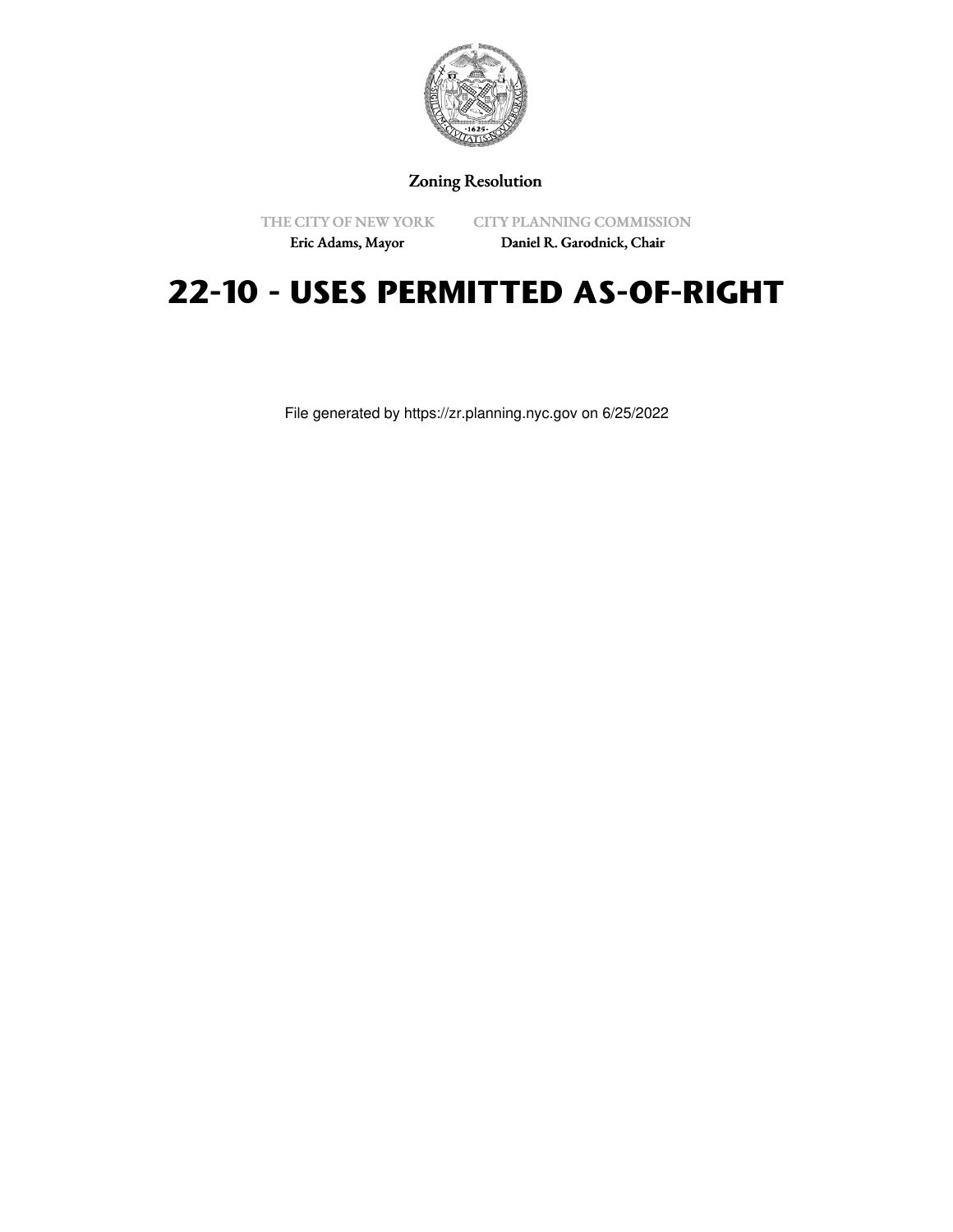#### **22-10 - USES PERMITTED AS-OF-RIGHT**

LAST AMENDED 12/15/1961

### **22-11 - Use Group 1**

LAST AMENDED 2/2/2011

R1 R2 R3 R4 R5 R6 R7 R8 R9 R10

Use Group 1 consists of #single-family# #detached# #residences#.

A. #Residential uses#

#Single-family# #detached# #residence#

B. #Accessory# #uses#

#### **22-12 - Use Group 2**

LAST AMENDED 3/22/2016

R3 R4 R5 R6 R7 R8 R9 R10

Use Group 2 consists of all other types of #residences#.

#### A. #Residential uses#

#Residences# of all kinds, including #apartment hotels# and #affordable independent residences for seniors# except that:

- (1) in R3A, R3X, R4A and R5A Districts, #residential uses# shall be limited to #single-# or #two-family# #detached# #residences# except that in R3A Districts #single-# or #two-family# #zero lot line buildings# are also permitted;
- (2) in R3-1 and R4-1 Districts, #residential uses# shall be limited to #single-# or #two-family# #residences# #detached# or #semi-detached# except that in R4-1 Districts #single-# or #two-family# #zero lot line buildings# are also permitted;
- (3) in R4B Districts, #residential uses# shall be limited to #single-# or #two-family# #residences# in #detached#, #semi-detached#, #attached#, or #zero lot line buildings#.

B. #Accessory# #uses#

#### **22-13 - Use Group 3**

LAST AMENDED 5/12/2021

R1 R2 R3 R4 R5 R6 R7 R8 R9 R10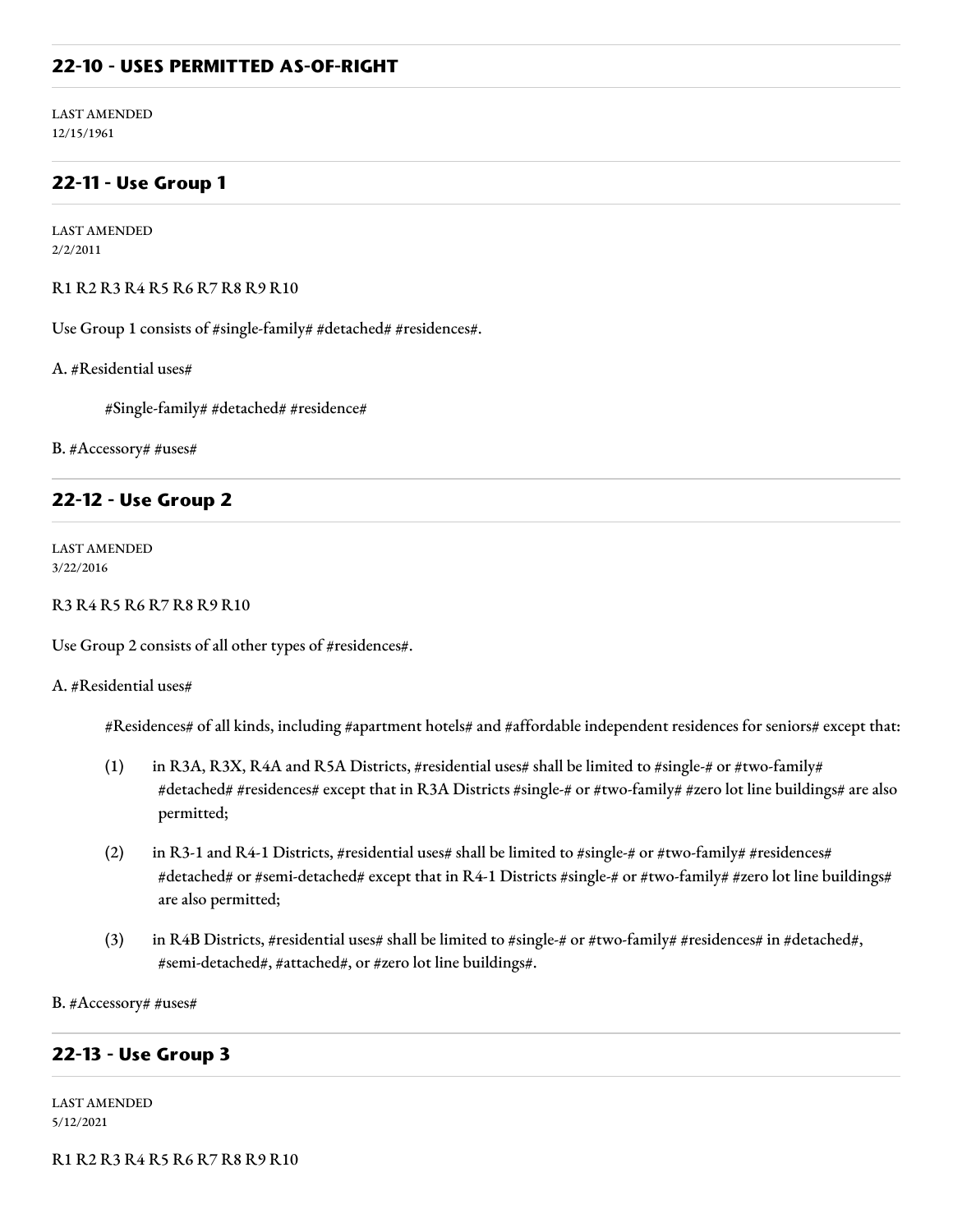Use Group 3 consists of community facilities that:

- (1) may appropriately be located in #residential# areas to serve educational needs or to provide other essential services for the residents; or
- (2) can perform their activities more effectively in a #residential# environment, unaffected by objectionable influences from adjacent industrial or general service #uses#; and
- (3) do not create significant objectionable influences in #residential# areas.
- A. #Community facilities#

Colleges or universities<sup>1</sup>, including professional schools but excluding business colleges or trade schools

College or school student dormitories and fraternity or sorority student houses $^{\rm 1}$ 

Libraries, museums or non-commercial art galleries

#Long-term care facilities# $^{2,3,4}$ 

Monasteries, convents or novitiates, without restrictions as to use for living purposes or location in relation to other #uses#

#Non-profit hospital staff dwellings# located on the same #zoning lot# as the non-profit or voluntary hospital and related facilities or on a separate #zoning lot# that is immediately contiguous thereto or would be contiguous but for its separation by a #street# or a #street# intersection

Philanthropic or non-profit institutions with sleeping accommodations<sup>5</sup>

#Schools#

#### B. #Accessory# #uses#

- <sup>1</sup> Not permitted in R1 or R2 Districts as-of-right
- 2 In R1 and R2 Districts, permitted only by special permit by the City Planning Commission pursuant to Section 74-901 (Long-term care facilities)
- 3 In Community District 11 in the Borough of the Bronx, Community District 8 in the Borough of Manhattan, and Community District 1 in the Borough of Staten Island, #developments# of nursing homes, as defined in the New York State Public Health Law, or #enlargements# of existing nursing homes that increase the existing #floor area# by 15,000 square feet or more, are permitted only by special permit by the City Planning Commission pursuant to Section 74-901 (Long-term care facilities). However, such special permit may not be applied to #developments# or #enlargements# that are subject to the restrictions set forth in Section 22-16 (Special Regulations for Nursing Homes)
- 4 In #high-risk flood zones#, as defined in Section 64-11 (Definitions), or within the areas set forth in APPENDIX K (Areas With Nursing Home Restrictions), the #development# or #enlargement# of nursing homes and nursing home portions of continuing care retirement communities, as such facilities are defined in the New York State Public Health Law, are subject to the restrictions set forth in Section 22-16 (Special Regulations for Nursing Homes)
- <sup>5</sup> The number of persons employed in central office functions shall not exceed 50, and the amount of #floor area# used for such purposes shall not exceed 25 percent of the total #floor area#, or, in R8, R9 or R10 Districts, 25,000 square feet,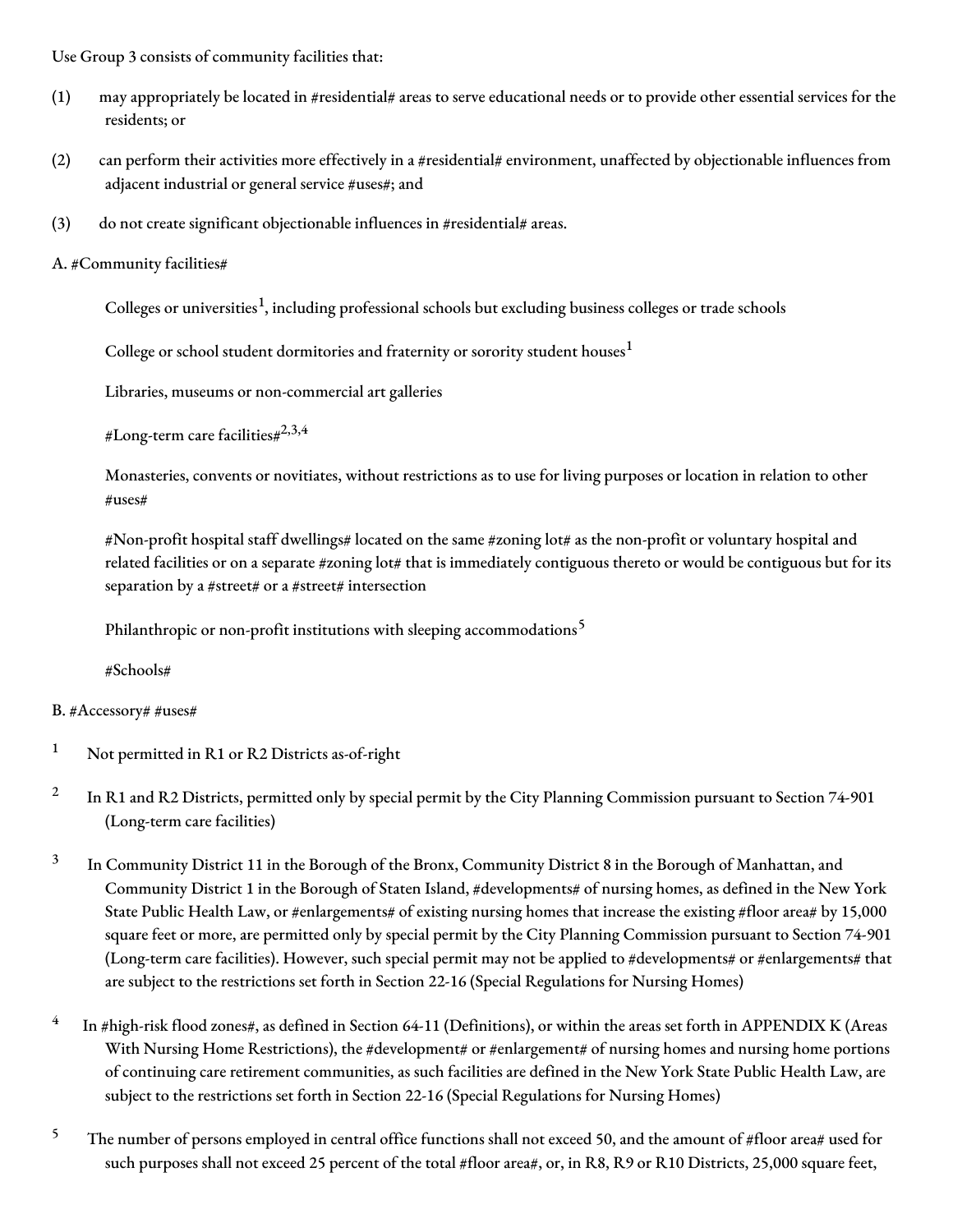## **22-14 - Use Group 4**

LAST AMENDED 3/22/2016

#### R1 R2 R3 R4 R5 R6 R7 R8 R9 R10

Use Group 4 consists primarily of community facilities that:

- (1) may appropriately be located in #residential# areas to provide recreational, religious, health and other essential services for the residents; or
- (2) can perform their activities more effectively in a #residential# environment, unaffected by objectionable influences from adjacent medium and heavy industrial #uses#; and
- (3) do not create significant objectionable influences in #residential# areas.

Those open #uses# of land which are compatible with a #residential# environment are also included.

#### A. #Community facilities#

Ambulatory diagnostic or treatment health care facilities<sup>1</sup>, limited to public, private, for-profit or not-for-profit medical, health and mental health care facilities licensed by the State of New York, or a facility in which patients are diagnosed or treated by health care professionals, licensed by the State of New York or by persons under the supervision of such licensee for medical, health or mental health conditions, and where such patients are ambulatory rather than admitted. Such facilities shall not include the practice of veterinary medicine or ophthalmic dispensing. In #buildings# containing #residences#, such facilities shall be limited to locations below the level of the first #story# ceiling, except that such facilities may be located on a second #story# provided there is separate access from the outside or directly from a portion of such facility located on the ground floor

Clubs 2 , except:

- (a) clubs, the chief activity of which is a service predominantly carried on as a business;
- (b) non-commercial outdoor swimming pool clubs; or
- (c) any other non-commercial clubs with outdoor swimming pools located less than 500 feet from any #lot line#

Community centers or settlement houses

#### Houses of worship, rectories or parish houses

Monasteries, convents or novitiates used only for living purposes, provided that such #use# is to be part of a group of #buildings# accommodating house of worship activities, #schools# or other house of worship facilities that existed on December 15, 1961, or any applicable subsequent amendment thereto, and that such #use# is to be located on the same #zoning lot# with one or more #buildings# in such group of #buildings# or on a #zoning lot# that is contiguous thereto or directly across the #street# on which such #buildings# face

Non-commercial recreation centers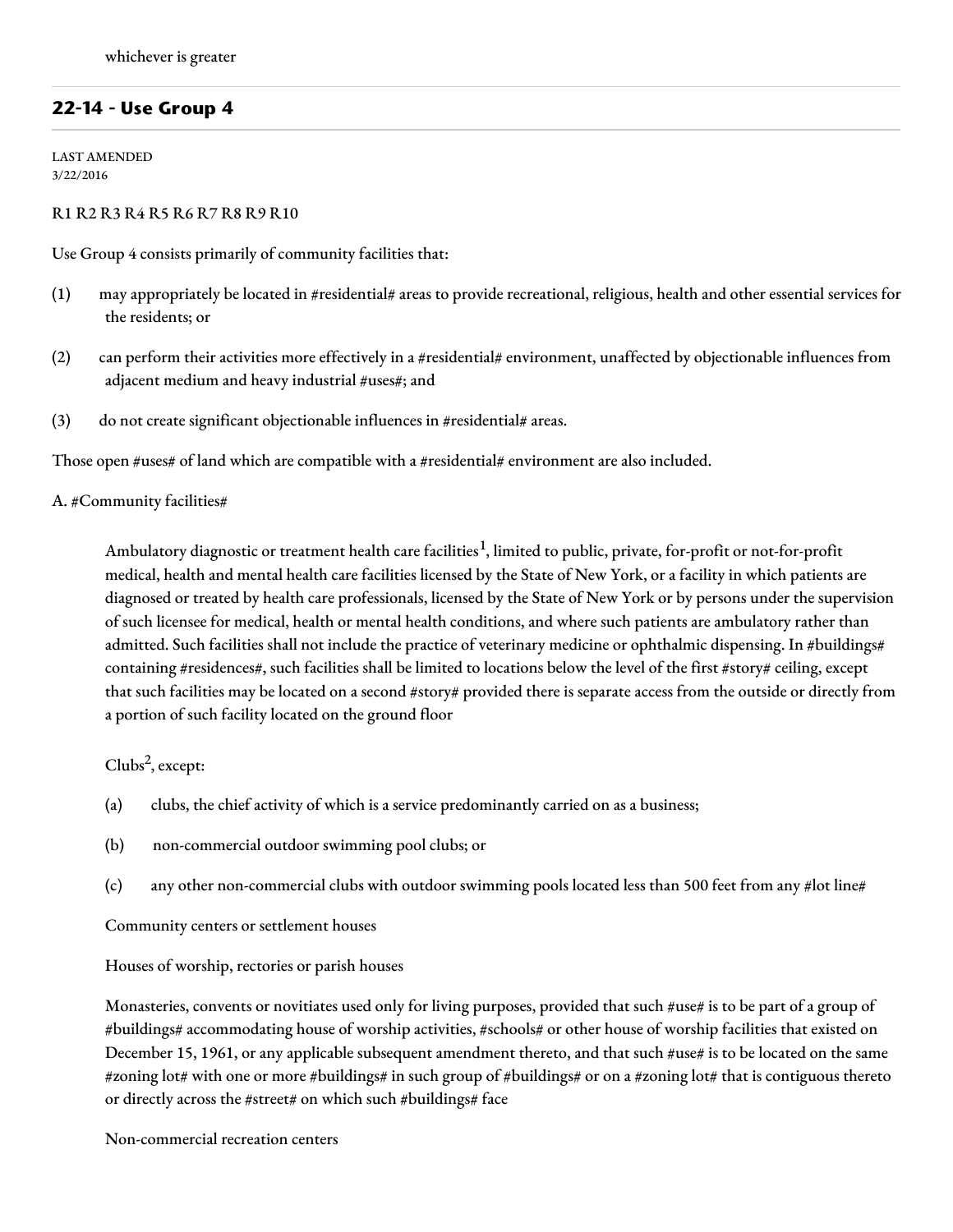#Non-profit hospital staff dwellings# restricted to location on the same #zoning lot# as the non-profit or voluntary hospital and related facilities or on a separate #zoning lot# immediately contiguous thereto

Non-profit or voluntary hospitals and related facilities, except animal hospitals

Philanthropic or non-profit institutions without sleeping accommodations excluding ambulatory diagnostic or treatment health care facilities listed in Use Group 4, provided that the number of persons employed in central office functions shall not exceed 50, and the amount of #floor area# used for central office purposes shall not exceed 25 percent of the total #floor area# or 25,000 square feet, whichever is greater, except that in R1, R2, R3, R4, R5, R6 or R7 Districts, the amount of #floor area# used for central office purposes shall in no event exceed 25 percent of the total #floor area#

Proprietary hospitals and related facilities $^2$ , except animal hospitals

Seminaries

Welfare centers 2

## B. Open #uses#

Agricultural #uses#, including greenhouses, nurseries, or truck gardens, provided that no offensive odors or dust are created, and that there is no sale of products not produced on the same #zoning lot#

Cemeteries 2

Golf courses

Outdoor tennis courts or ice skating rinks<sup>2</sup>, provided that all lighting shall be directed away from nearby #residences#

#Public parks# or playgrounds or private parks

Railroad or transit rights-of-way $^3$ 

## C. #Accessory# #uses#

- <sup>1</sup> Not permitted in R1 or R2 Districts. In R3-1, R3A, R3X, R4-1, R4A or R4B Districts, such #use# shall be limited to a maximum of 1,500 square feet of #floor area#. However, in R3-1, R3A, R3X, R4-1 or R4A Districts in #lower density growth management areas#, ambulatory diagnostic or treatment health care facilities shall be limited, on any #zoning lot#, to 1,500 square feet of #floor area#, including #cellar# space, except that where a #zoning lot# contains a hospital, as defined in the New York State Hospital Code, or a #long-term care facility#, such 1,500 square feet restriction shall not include #cellar# space
- <sup>2</sup> Not permitted in R1 or R2 Districts as-of-right
- <sup>3</sup> Use of #railroad or transit air space# is subject to the provisions of Section 22-41 (Air Space Over a Railroad or Transit Right-of-way or Yard)

## **22-15 - Use Group 6C**